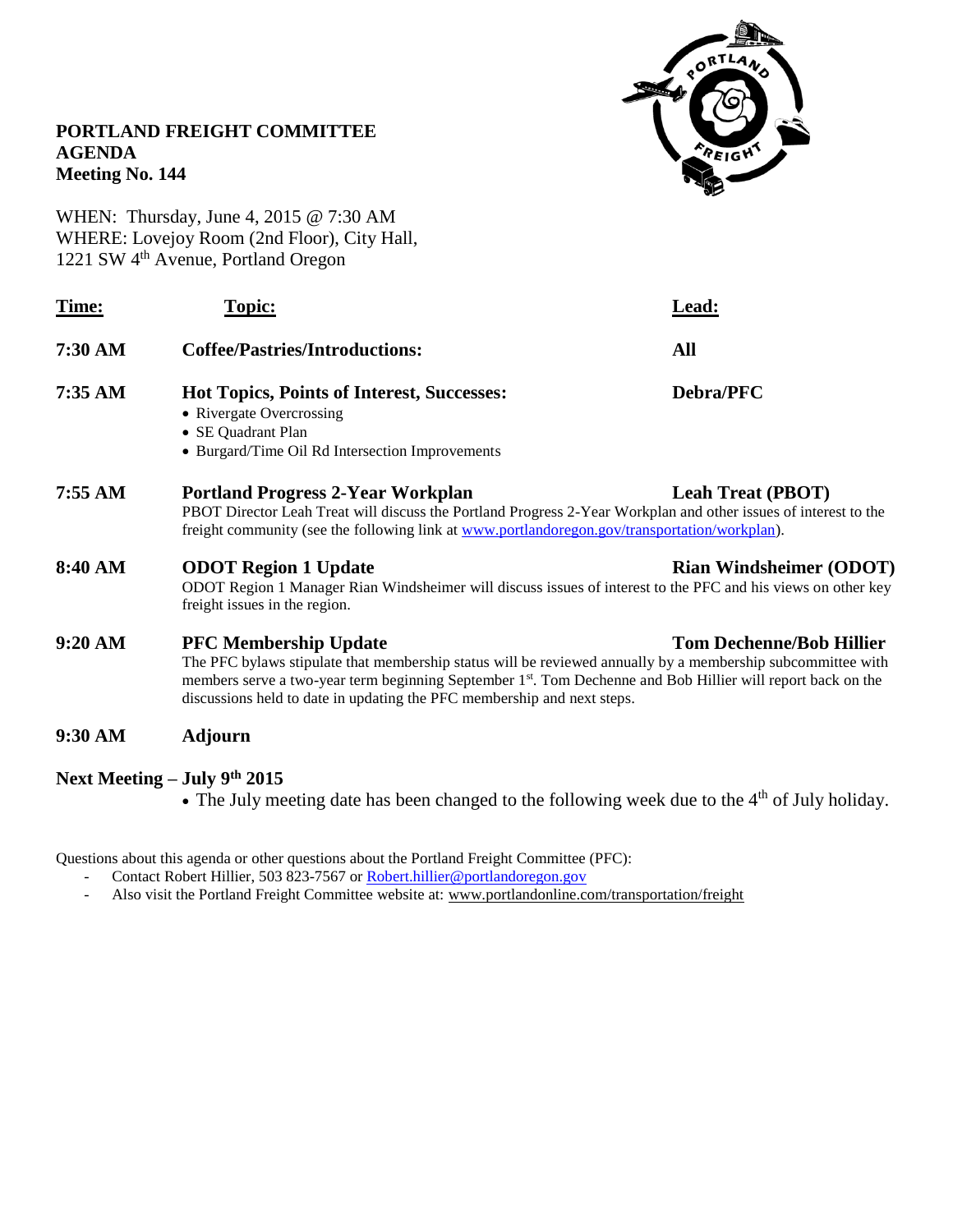**Notes from Meeting No. 143 Portland Freight Committee May 6, 2015 7:30AM, Lovejoy Room (City Hall)**

# **Hot Topics**



**Morrison Bridge:** The bridge is now weight restricted to 10 tons and reduced speed limit to 25 mph and will remain this way for the next 1.5 years. At this time, trucks and city buses can't use the bridge. So far there have been no major delays, but trucks are having trouble getting from CEID to I-5 SB. Looks like trucks are just existing north onto I-5.

**Regional Freight Model:** Tim Collins asked for input and attendance at a work session next week. This project is really important for making key decisions for future funding. This is based on modeling that has been used in Florida and elsewhere that has shown to work better. There will be truck surveys to help gather data, so the freight community will need to provide input.

**ODOT Region 1 ACT:** A Freight Representative is in the charter. Debra encouraged PFC members to apply. Bob sent out a link for the applications.

**N Lombard Truck Congestion and Backups:** Due to the departure of Hanjin and other container service providers from the Port there has been a major shift to truck container shipping. This has led to congestion and backups on N. Lombard as many shippers are now going to NW Container Services and shipping out by rail. There is also a transportation improvement project underway at Burgard and Time Oil Rd that will include left turn pocket and a multi-use path on the NW Container side of the road. Several committee members expressed concern about the multi-use path at this location and frustration that the PFC wasn't consulted about this. The multi-use path wasn't identified in the St Johns Truck Strategy. Bob responded that this project is being funded with federal MTIP funds and there is a requirement to include bicycle and pedestrian improvements. Debra will contact Art Pearce about this project and Bob will schedule a meeting with Gary Cardwell and PBOT staff to review the project design.

**Rivergate TIGER Grant:** The Port hired HDR consulting to complete the type, size and location (TS&L) analysis for the Overcrossing for a more refined project cost estimate. There is still not enough resources to complete construction so the City and Port are pursuing another TIGER grant. The application is due June 4 and needs to go through Council. Bob will be looking for a letter of recommendation from committee.

**Multnomah County Transportation CIP:** The public comment period closed yesterday, but Bob has an email in to staff to see if PFC can submit still submit comments. A subcommittee will be scheduled to review the project list and report back at the June PFC meeting.

**Climate Action Plan (CAP):** Pia brought to the committee's attention page 84 of the CAP regarding a sentence about Environmental Justice, which states that "communities of color are more impacted by freight movement." The question was raised whether there is really any evidence that this is the case. There may be some misconceptions about freight movement and could be worded better**.** Michelle will be invited to attend the June PF meeting to clarify the intent of this language.

**Meeting with Commissioner Novick:** Debra and Pia met with the Commissioner yesterday. They made the case for additional resources for Bob and freight and advocated for another freight staff person. They also discussed what is to be done about transportation funding if something doesn't come out of the legislature this term.

**City of Oregon City Access to 99W:** There have been problems with trucks exiting I-5 and cutting through downtown OC. Based in bad GPS data. The solution is going to be to length-restrict the OC-WL Bridge.

## **SE Quadrant Plan Update: Troy Doss**

A new public review draft of the SE Quadrant Plan has been releases and is scheduled to go before the Planning and Sustainability Commission on May 26th. Troy Doss from the Bureau of Planning and Sustainability provided a summary of the key project recommendations pertaining to freight and how to provide public comment on the proposals.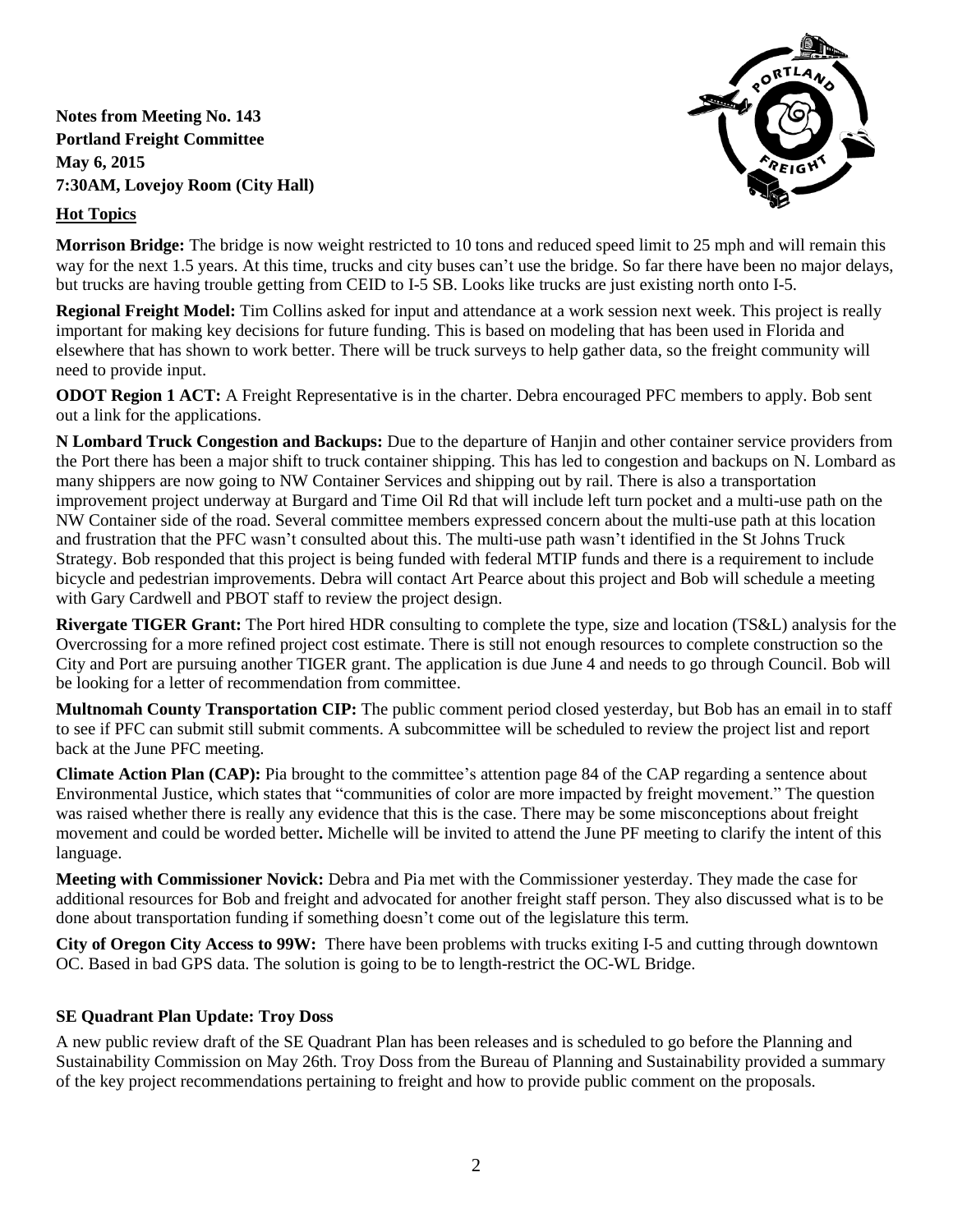The SE Quadrant Plan is not a policy plan, but rather a direction-setting plan. Its boundaries coincides with the CEID – an area that hasn't seen any real policy or zoning changes since the 1980's. The plan is built around four goals:

- Expand Employment Opportunities
- Protect Industrial Businesses from Incompatible Uses
- Foster Safe and Vibrant Station Areas
- Create a Regional Waterfront Destination
	- o Still trying to preserve industrial/employment lands updating industrial sanctuary policy
	- o NOT allowing for more housing, not letting OMSI build housing

The CEID is a unique industrial area. Large scale industry mostly wants to locate in North Portland and the Columbia Corridor. This plan recommends looking at new industries to backfill the district  $-i.e.$  industrial uses that tend more towards office and studio space i.e. creative industries.

One of the major strategies of the plan is to enhance the Efficiency of the Multi-Modal Transportation Network. This recognizes that freight is heavily reliant on trucks, but also that there is a need to focus on bikes since the district is bisected by 23% of the city's bike commuters. To achieve this strategy, the plan recommends:

- Enhance Freight Mobility:
	- o Adding signalized crossing improvements
	- o One-way street improvements for better turn movements
- Reducing Bike Conflicts:
	- o Add a new signal at MLK and Ankeny and a loop to the Burnside Bridgehead
	- o New signals and wayfinding along Salmon now cyclists coming down the Salmon Bike Freeway scatter through district at  $12<sup>th</sup>$  – causing conflicts. This would keep them on Salmon.
- Proposed Zoning:
	- o Changing zoning at OMSI to prohibit residential
	- o Include residential at Clinton Station Area

#### **Committee Comments:**

Question: You talked about parking, but what about loading and unloading?

Staff Response: One way of dealing with this is to keep cyclists off most streets by funneling them onto bike corridors. Another is dealing with the shared parking prohibition – there's about 4000 spaces that sit vacant each day. Another is the permit parking program. There is a CC Parking area and a TGM grant to look at Loading and Unloading in the CC and CEID so we will be looking at this issue more closely

Question: You said that there is a shortage of employment land, but more accurately we have a shortage of industrial land. How are we going to deal with the loss of that land as you promote general employment land? We would like to see some analysis of that. The new jobs that you are attracting are different than industrial land and can increase job polarization.

Staff Response: We recognize that this is industrial land. Yes, a software company can locate here or in the Pearl, but not general commercial i.e. doctors office. There are restrictions in place and there are code enforcement measures to ensure business operations are in line with the code.

## **Port Marine Operations/Maritime Futures: Susie Lahsene/Sebastian Degens**

Port staff will provided an update on current marine operations and discussed the highlights of the Maritime Futures report and status of T-6.

Background: